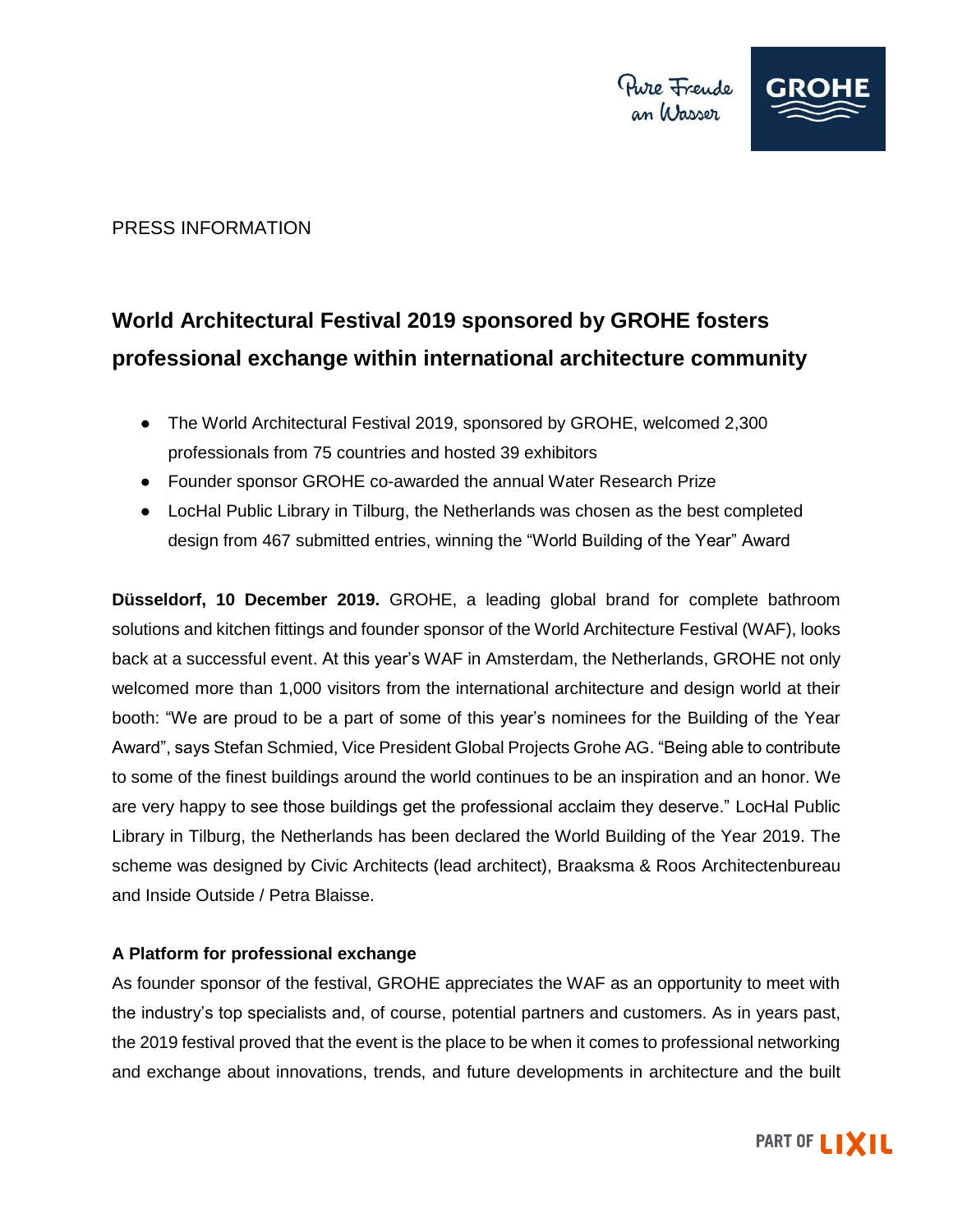

environment. "As founding sponsor, GROHE is thrilled and immensely proud to see how WAF has developed over the years. What makes this festival so unique is the ability to engage in discussions with architects from all over the world and explore developing macro trends such as urbanisation, sustainability, health and wellbeing. We'd like to thank the architectural community for the positive feedback to the products we have shown at our booth. Many of our solutions have been created from the insights we've gathered in the previous years" says Paul Flowers, Chief Design Officer LIXIL.

### **Investing in the Future of Water**

As one of the most sustainable brands of the sanitary sector, GROHE is dedicated to supporting research that explores the future of saving and preserving our water. In this role, GROHE has been donating money for the Water Research Prize which is awarded at the WAF for the second time. This year, the research initiative "Recycle Build Brazil" convinced the jury around Paul Finch, Programme Director, WAF, Paul Flowers, Chief Design Officer LIXIL and Henk Ovink, Special Envoy for International Water Affairs for the Kingdom of the Netherlands with their proposed sustainable architectural solutions for a school in the Brazilian Saõ José dos Campos area. By using recycled materials and implementing intelligent rainwater harvesting systems, the project not only improves the lives of the schoolchildren but also raises awareness of their interaction with water. Starting with the school building as a pilot project, there is also a longer-term proposal for the enhancement of the local 400 low-income housing units. The Water Research Prize is based on the WAF Manifesto. It describes the most important challenges for architects within the next ten years. Proper handling of water is a top priority, which is also a key commitment for GROHE.

For more information, please visit: [www.grohe.com](https://www.grohe.com/) [www.worldarchitecturefestival.com/water-research-prize](https://www.worldarchitecturefestival.com/water-research-prize-winner-announcement) [www.worldarchitecturefestival.com](http://www.worldarchitecturefestival.com/)

You will find a press kit with event and product pictures [here.](https://grohegroup-my.sharepoint.com/:f:/g/personal/g185948_grohe_com/EiBVqF79_ONPtTI6TzC-03MBkdPrMZU4zVoLLu-cyXGq7A?e=CcjjQF)

Follow us on our social media channels [Facebook,](https://de-de.facebook.com/GROHE.enjoywater/) [Twitter,](https://twitter.com/grohe) [Instagram,](https://www.instagram.com/grohe_global/?hl=en) [LinkedIn](https://www.linkedin.com/company/17888/) an[d YouTube.](https://www.youtube.com/c/GROHE)